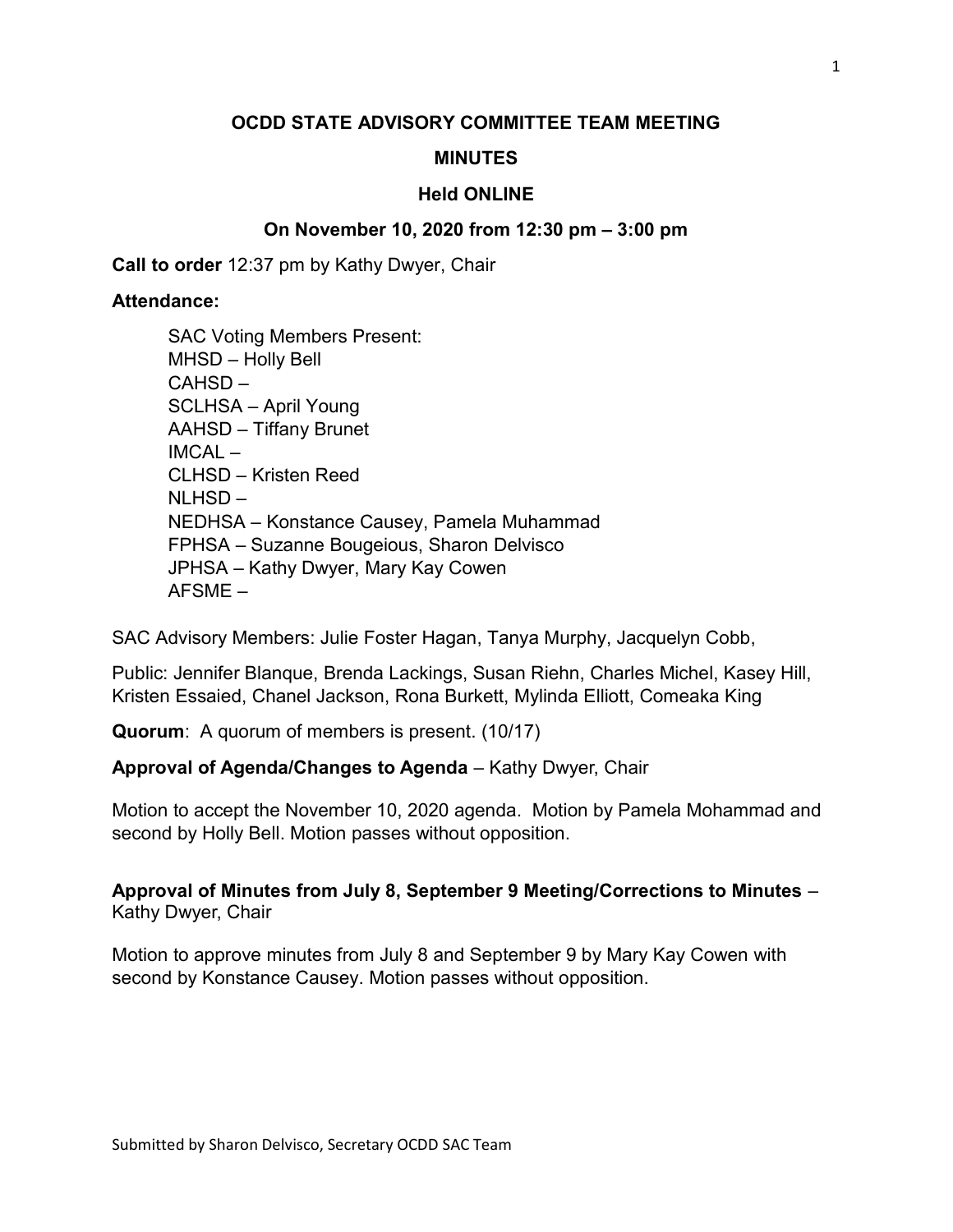## Old Business

A. Volunteers to serve as Chair and Vice-Chair through December 2020.

Motion to accept Kathy Dwyer as acting chair of the SAC until December 2020 by Mary Kay Cowen with a second by Suzanne Bourgeois. Motion carries without opposition.

- B. SAC Membership Update Sharon Delvisco posted member roster into chat box and attached to email for review by members.
- C. Dental Task Force Update attached to email, posted in chat box for all present to review. Recommendations are included in report. Encourage all members to read and review. The report will be submitted to legislators, OCDD, and the SAC. If you have questions or comments contact Mary Kay Cowen at mkmcowen@cox.net.

Motion to accept Dental Task Force report by Suzanne Bougeious and second by Pamela Muhammad, motion passes without opposition.

The members of the OCDD SAC appreciate the initiative of Mary Kay Cowen to Chair the OCDD SAC Dental Task Force committee.

## OCDD Report – Julie Foster Hagan

Budget update – No significant impacts and no cuts at this time, waiting for revenue estimating conference report/recommendations.

Legislative update – HB 39 related to additional funding for different projects, 2 issues relevant for OCDD \$30 million of State General Funds for OCDD and OAAS home and community based wavier (HCBS) providers and Intermediate Care Facilities for Developmental Disabilities (ICFDDs) to assist with COVID related expenses, the state will draw down federal match for this funding. We were asked to work with provider association groups to look at total billing across the board for HCBS services and determine what ICFDD providers billed and what OASS providers billed and determine what % goes to which group of providers for Oct., Nov., and Dec. to provide a temporary rate increase and providers will receive additional funding. For ICFDD providers an emergency rule will have to be published to allow them to have access to the emergency funds.

The second thing from this bill is the requirement to make  $2^{nd}$  and  $3^{rd}$  round of retainer payments to adult day care facilities (day programs/vocational providers) that were closed by mandatory order from March to Nov 5. It allowed some form of payment so they could stay open after mandatory close rule is lifted.

HB 95 by Butler allowed for visitation by immediate family members to see their loved ones living in ICFDDs during COVID and outlined what that needed to look like. This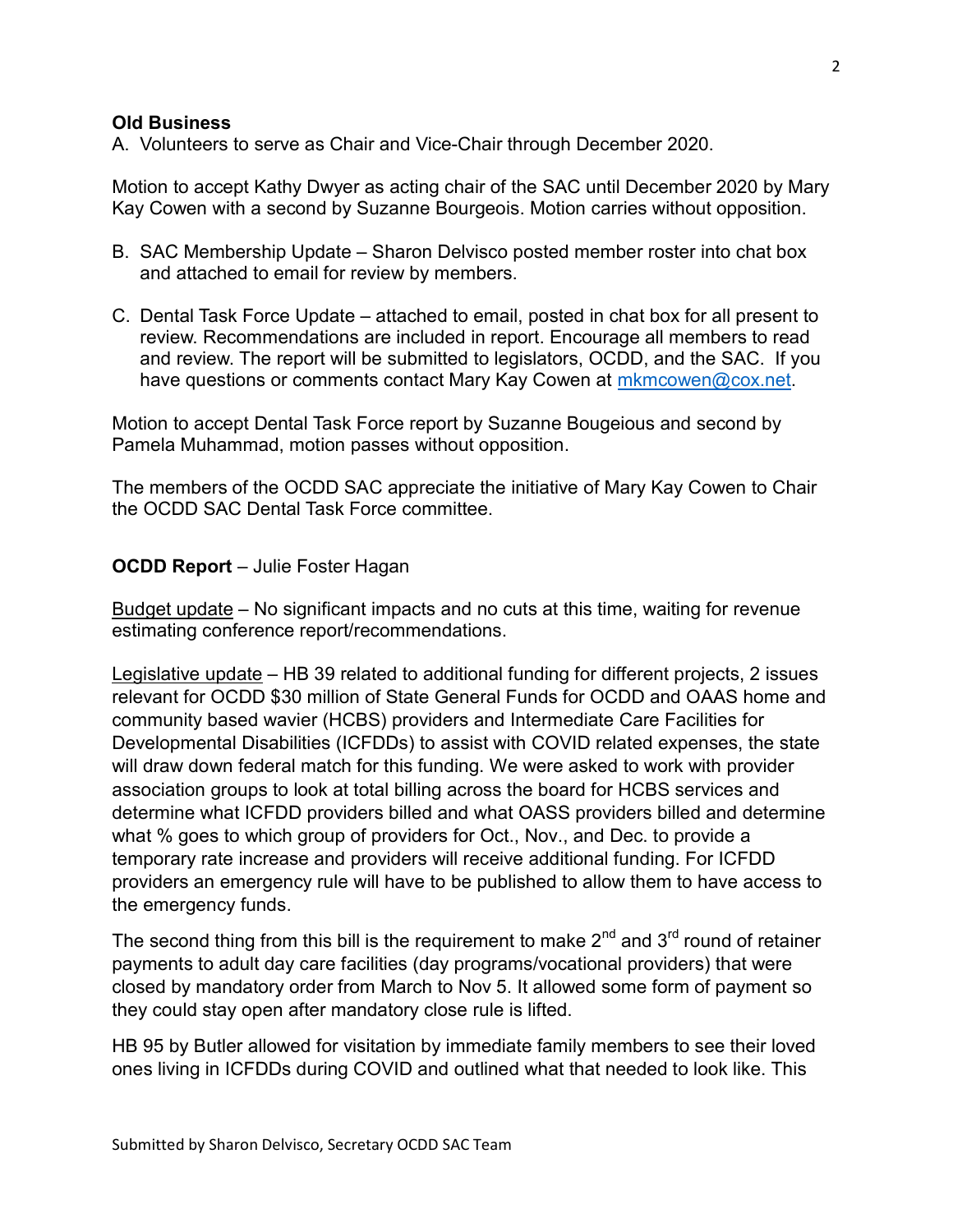allowed for visitation by family members and allowed limited physical contact if family members had recent negative COVID results.

HCR 29 related to ICFDDs, in a one year time frame July 1 to June 30 for fiscal year an ICFDD is able to bill at a lower % of daily rate until a person is gone for more than 30 days or 45 total days total in a year. If someone is gone longer providers can't bill anything. Some providers charge the families if someone is longer due to COVID. So this HCR allows that during public health emergency then the number of days will not apply and the provider can bill at lower rate until public health emergency is over.

Suzanne Bourgeois – are there any guidelines for home leave for the holidays?

Julie Foster Hagan – we are leaving this up to the providers because there are so many factors to consider about health issues for people living in group homes, the % of cases in the parish where group home is located, etc. Herman Bignar oversees this initiative by OCDD to provide support and TA to providers about this issue.

HCR 121 – submit to CMS for funding for providers

Public Meetings Law update – working with legal for summary. Julie Foster Hagan will send a response in writing to all RACs within the next few weeks.

Hurricane Update – 234 people still evacuated due to Laura, reaching out to follow folks and hope they can return home safely, do we need to have them go to a different region.

Kathy Dwyer – Hurricane Zeta impact?

Julie Foster Hagan - Most of the folks impacted have returned, 88/101 have returned home.

# Issues/Questions from RAC Teams:

1) Is it possible for the SAC Team members to motion that Early Steps revise policy to include requiring Family Support Coordinators (FSCs) to call LGEs during transition meeting with family to setup introductory meeting for families to meet with LGE to learn about and apply for DD services. There is a high turnover of FSCs so a policy as opposed to a recommendation/suggestion is needed to assure FSCs follow through with contacting LGEs during transition meeting.

The SAC Team can make recommendations to OCDD for possible changes to policies and practices but cannot direct OCDD to take actions. Julie Foster Hagan reached out to Brenda Sharp and she indicated that LGEs are being invited to participate in meetings.

2) FSCs need training on DD services to encourage families to follow through and understand the different ways DD services can be beneficial to families.

Julie Foster Hagan – we do provide training.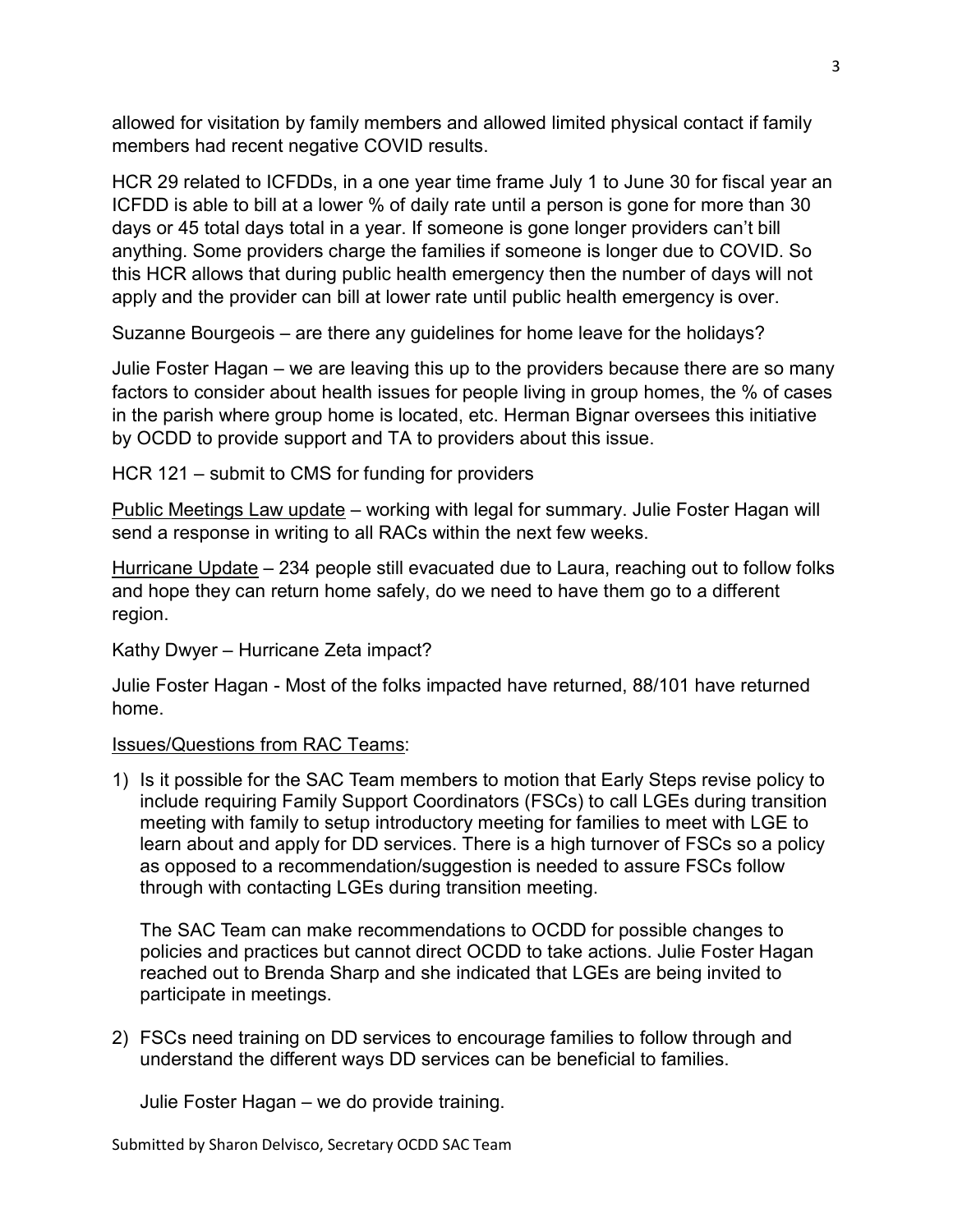Kathy Dwyer – I think families do not understand what the services can do for them and they do not understand how useful the services can be. As a result, families don't follow through because they don't understand the process and the benefits of the services. It would be helpful for families to know how their family member could benefit by using the services with specific examples of how it would work for their families.

Charles Michell - One problem that has been encountered is that when family is given the basics of OCDD services, it is overwhelming as they are hearing it. Then when letters are sent, the letterhead and return addresses might have the name of the LGE so the family doesn't realize that it is the same as OCDD. It's a lot for a new family to grasp.

Susan Riehn - What can help is making sure the families are referred to another parent (through FHF contracts) to make sure they have someone to connect with that can explain the process in language they can understand.

Kathy Dwyer – There was a time in Region 1 where FHF staff were invited to Early Steps transition meetings to help establish a relationship with FHF so FHF can help guide families through the processes.

Tanya Murphy – this is a statewide issue. There are so many families and children and not enough LGE staff to attend all the meetings, but Brenda Sharp and I are working on this issue. We continue to make changes. Performance indicator #22 about Early Steps and now there is data being collected so we can make systemic changes to the process and improve it.

3) Communications with families need to be in laymen terms for families to understand.

# Reports from Regional Advisory Committee Teams

MHSD: Holly Bell reports there has not been a meeting so no new information to report.

CAHSD: No report

SCHSA: April Young – There has not been a meeting since the last SAC Meeting so there is no new information to report.

AAHSD: No report.

IMCAL: No report.

CLHSD – Kristen Reed provided report and there were no people that attended the last schedule meeting. Nov 25th at 1:00 pm is next meeting.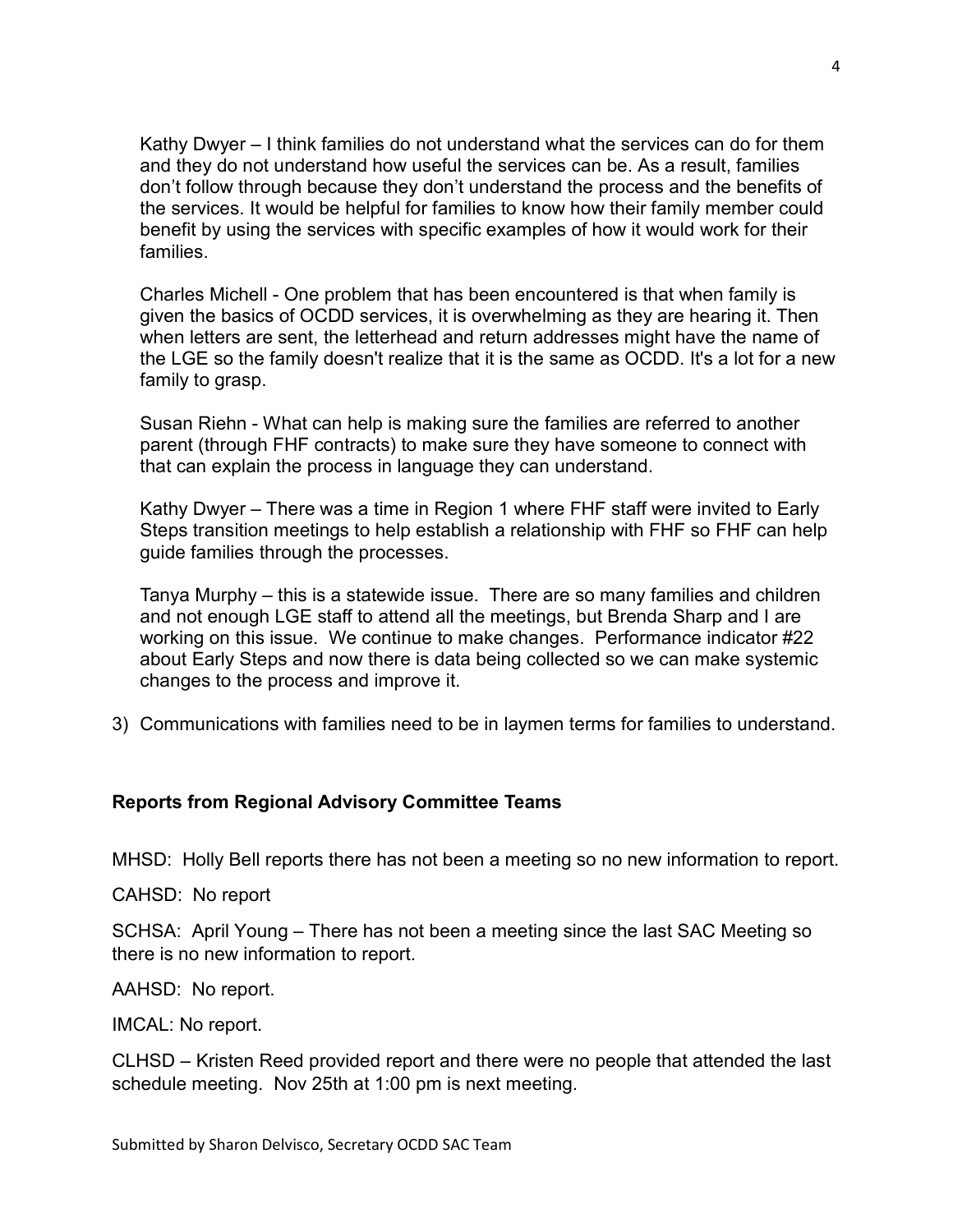NLHSD – No report.

NEDHSA – Konstance Causey – DD Services Director provided report to team members. Five indicators not met during the quarter, \$ spent through Family Support, % of participants employed, % of waiver participant with POC that meets needs, POC remediation cases within 30 days, and critical incident reports not met. Next meeting is Jan 26th at 1:30 pm.

FPHSA – Suzanne Bourgeious provided report. They met on Oct. 13th with a quorum, 11 voting members with new member being approved, 1,727 waiver recipients, offering children's choice waivers, inverse in ROW bumps, FPHSA providing training in which waiver is right for you. 185 IFS requests, 95% filled rate at group homes, FPHSA QA plan is back in place. 1,200 contacts for Northshore FHF.

JPHSA – Kathy Dwyer reports that last meeting with Oct 27th with a quorum and a new member joining. May amend bylaws to include 4 standing voting member positions (FHF, LRS, Jefferson Parish Schools, and Early Steps). Quality Indicators – IFS funds 102% has been allocated. 65 requests for IFS, 24 approvals, 285 children receiving FFF, critical incidents could not be reported due to technical issue.

## New Business

A. Nomination and election of Officers: Chair, Vice-Chair, and Secretary

Motion: Mary Kay Cowen nominated Kathy Dwyer as Chair of OCCS SAC for 2021 with second by Suzanne Bourgeois. Kathy accepted the nomination. Motion passes without opposition.

Motion: Mary Kay Cowen nominated Konstance Causey as Vice-Chair with second by Kathy Dwyer. Konstance accepted the nomination. The motion carries without opposition.

Nomination of Secretary is tabled until January 13th meeting.

B. 2021 proposed meeting dates – January 13, March 10, May 12, July 14, September 8, and November 10

Motion to approve the meeting dates for OCDD SAC Team made by Konstance Causey with a second by Suzanne Bougeious. Motion passes without opposition.

C. OCDD website – SAC page – carol.lee@la.gov is contact to update SAC page updates – the OCDD SAC Page link is - https://ldh.la.gov/index.cfm/page/213

Send agendas, minutes, and meeting dates – identify who to work with from SAC to keep it organized

D. Review of Louisiana Public Meeting Law – attached to email

Submitted by Sharon Delvisco, Secretary OCDD SAC Team